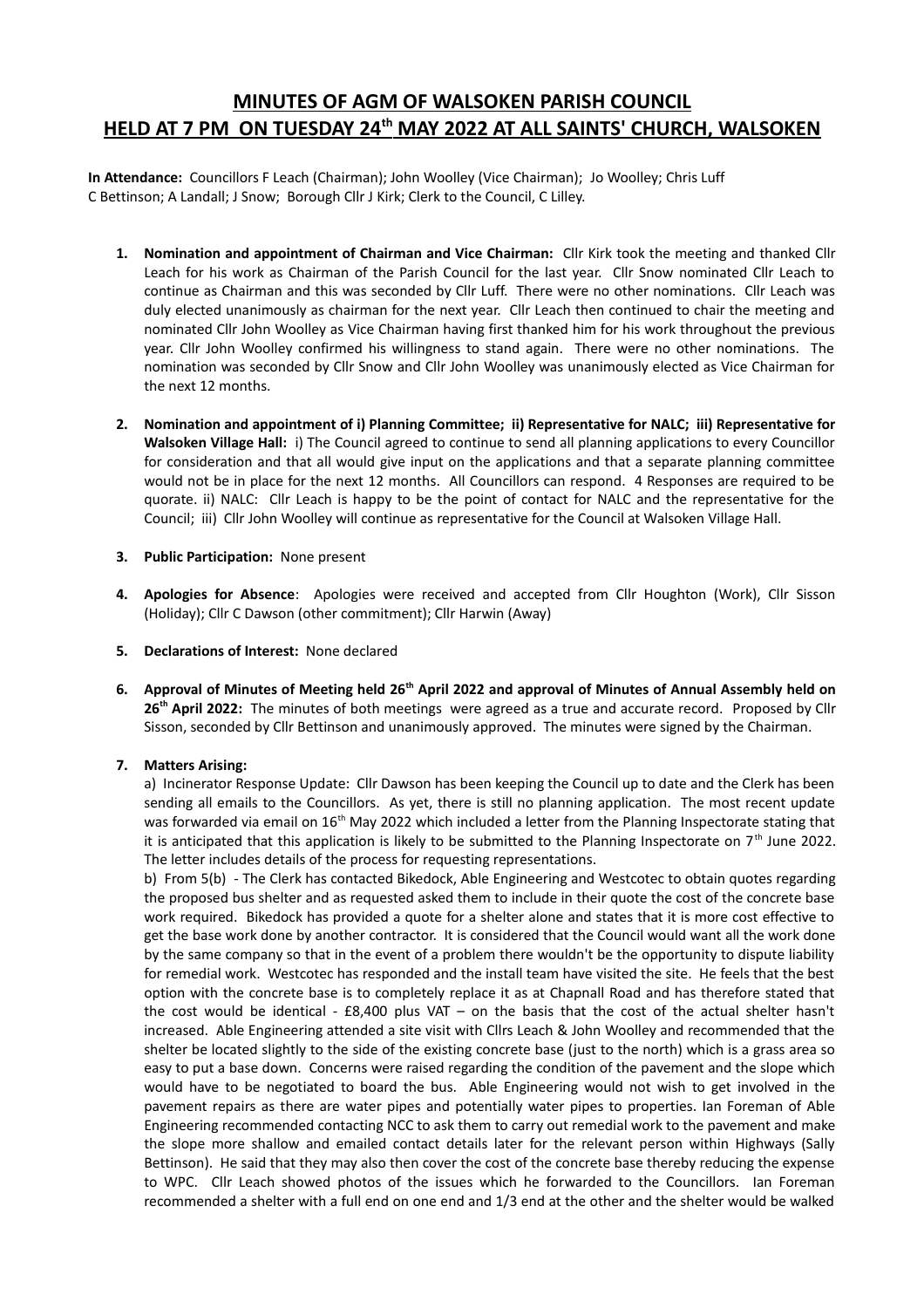through. The pavement is not the responsibility of WPC. Cllr Kirk suggested also speaking to Julian Morse and point out the safety issues regarding he pavement and the trip hazard. The Clerk reminded window for funding application is 1 July to 1 August but we do also have the CIL monies received in 2021 available for spending. Ian also suggested contacting the bus company to ask their opinion on location and type of shelter and check they were happy and that it would be within the guidelines of the recommended distances. Still waiting for the quote from Able Engineering at the time of the meeting. Action Point: Clerk to find out who runs the buses and contact them. Clerk to contact and see what s and to contact Sally Bettinson and Jason Morse of NCC and report back at the next meeting with an update.

c) From 14 b) – Sleights Drive Basketball area: Cllr Leach contacted Cllr Dawson about the area and he asked for a formal email from the Clerk requesting him to look into it and sort out the uneven ground which has been done. Cllr Dawson did suggest to Cllr Leach that perhaps this is something that the Parish Council could part fund. The ground in question is not Parish Council owned so they could certainly not authorise any work to be done. Cllr Kirk is now involved and BCKLWN sent Open Spaces to look at the site who took photos and said it looked fine. A number of emails are being exchanged and a site visit is being arranged with Cllrs Leach/Dawson & Kirk and Debbie Ess from BCKLWN and possibly Open Spaces. Cllr Dawson has suggested obtaining quotes for a 8.0m x 10.m tarmacked area, specification footfall only. This could not only be employed in pursuit of a CIL application, but possibly also a Parish Partnership application too – in addition Cllr Dawson will be making enquiries regarding local business sponsorship. Action Point: Clerk to chase Debbie Ess with regard to the proposed meeting if nothing has been heard by the end of this week.

**8. Planning:** The clerk reported on the planning information which has been circulated and was noted. There are 3 outstanding matters to respond to and the clerk asked for further responses at the meeting and it was agreed to recommend approval of 22/00650/f and 22/00775/s37 and to defer 22/00829/f to the Borough Council for the reasons given.

#### **9. Finance:**

a) The schedule of payments as shown has been circulated. The quote from BHIB was queried in accordance with the points raised at the previous meeting and has been reduced. It is now just 32p more than last year. All payments were unanimously approved as proposed by Cllr luff and seconded by Cllr landall

| WALSOKEN PARISH COUNCIL PAYMENTS AND RECEIPTS FOR APPROVAL |                                                                                                           | Meeting date 24 May 2022 |            |              |
|------------------------------------------------------------|-----------------------------------------------------------------------------------------------------------|--------------------------|------------|--------------|
|                                                            | Please note there may be additional routine or budgeted payments added to this list prior to the meeting. |                          |            |              |
| <b>PAYMENTS TO BE MADE ONLINE or by</b><br><b>CHEQUE</b>   | <b>DETAILS</b>                                                                                            | <b>NET AMOUNT</b>        | <b>VAT</b> | <b>TOTAL</b> |
| Mrs C Lilley                                               | Net Salary 25.04.22 - 22.05.22                                                                            | £398.36                  | £0.00      | £398.36      |
| Mrs C Lilley                                               | Expenses                                                                                                  | £64.40                   | E0.00      | £64.40       |
| Mrs C Lilley                                               | Reimbursements                                                                                            | £0.00                    | E0.00      | EQ, QQ       |
| <b>HMRC</b>                                                | PAYE C Lilley                                                                                             | £0.00                    | E0.00      | EQ, QQ       |
| <b>BHIB</b>                                                | Insurance Renewal - 01.06.22-31.05.23                                                                     | £446.09                  | E0.00      | £446.09      |
| Westcotec                                                  | Street Light Maintenance May 2022                                                                         | £15.48                   | £3.10      | £18.58       |
| All Saints Church, Walsoken                                | Meeting Room Hire x 2 (April & May)                                                                       | £50.00                   | E0.00      | £50.00       |
| K Brooks                                                   | <b>Annual Audit Fee</b>                                                                                   | £60.00                   | E0.00      | £60.00       |
|                                                            |                                                                                                           | £0.00                    | E0.00      | E0.00        |
|                                                            |                                                                                                           | £0.00                    | E0.00      | EQ, QQ       |
|                                                            |                                                                                                           | £0.00                    | E0.00      | EQ, QQ       |
|                                                            |                                                                                                           | £0.00                    | E0.00      | E0.00        |
|                                                            |                                                                                                           | £0.00                    | E0.00      | E0.00        |
|                                                            |                                                                                                           | £0.00                    | E0.00      | E0.00        |
|                                                            |                                                                                                           |                          | £0.00      | EQ, QQ       |
|                                                            | <b>TOTAL OF PAYMENTS</b>                                                                                  | £1.034.33                | £3.10      | £1,037.43    |

| WALSOKEN PARISH COUNCIL PAYMENTS AND RECEIPTS FOR APPROVAL | Meeting date 24th May 2022 |
|------------------------------------------------------------|----------------------------|
|                                                            |                            |

| <b>RECEIPTS</b> | <b>DETAILS</b> | <b>AMOUNT</b> |  |  |  |
|-----------------|----------------|---------------|--|--|--|
| <b>HMRC VTR</b> | VAT Refund     | 2190.89       |  |  |  |
|                 |                |               |  |  |  |
|                 |                |               |  |  |  |

**£2,190.89**

| <b>Bank Balances (Incl above)</b> | <b>Amount</b> |
|-----------------------------------|---------------|
| Current A/C brought fwd           | £13,169.04    |
| Current A/C Bal to carry fwd      | £2,566.50     |
| Savings Account                   | £34.812.49    |
| <b>TOTAL</b>                      | £37,378.99    |
|                                   |               |
| <b>Bank Reconciliation</b>        |               |
| Balance forward                   | £36,225.53    |
| Add receipts                      | £2,190.89     |
| Sub total                         | £38,416.42    |
| Less payments                     | £1,037.43     |
| <b>TOTAL</b>                      | £37.378.99    |

b) The clerk has had the accounts audited by Keven Brooks and produced the AGAR form for approval at the meeting. Keven raised only a couple of points, the main one being in relation to the accounts not currently being displayed on the website. The clerk advised him that there has been an issue with this and that the website is on the agenda at this meeting and also that accounts for the last 5 years will be added this week following the meeting in order to comply. As the accounts are subject to an external audit on this occasion it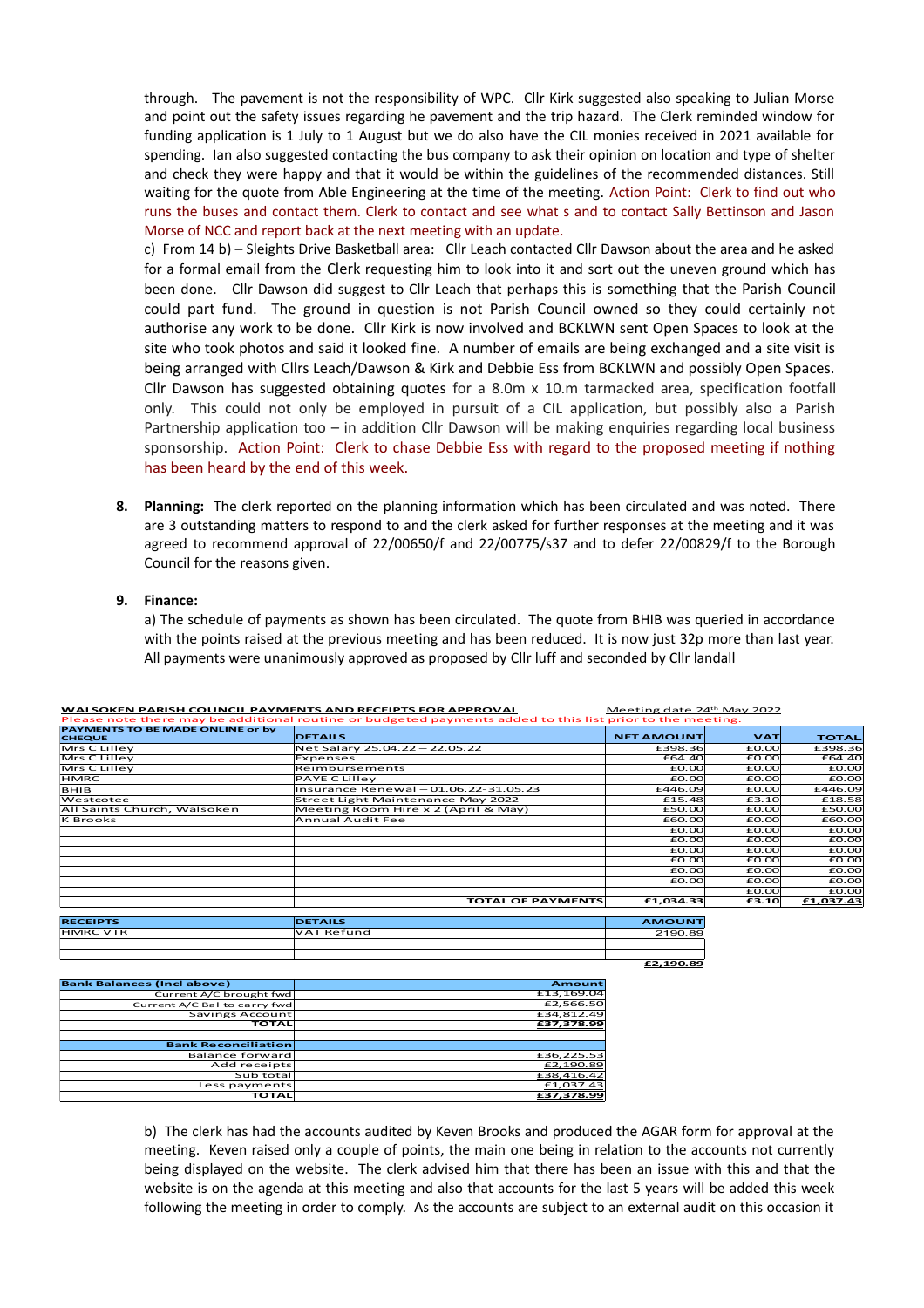is essential that these are being displayed before the paperwork is submitted to PKF Littlejohn. The completed accounts were approved by the Council and the AGAR was signed by the Chairman and Clerk/Responsible Financial Officer as required with the Minute number 9(b) noted. The clerk will make the accounts available for public to view from Friday  $1^{st}$  July 2022 for 30 days therefore ending Thursday  $11^{th}$ August 2022 in accordance with legal requirements. The period must include the first 10 working days in July which in 2022 is 1st-14<sup>th</sup> July 2022.

c) To consider BHIB renewal – This was dealt with under item 9(a) The Clerk confirmed that there is no requirement to add the bus shelter specifically as the renewal letter states that "there are set limits for property cover and there is no need to contact them an pay extra premiums every time there is a change to the asset register." The statement of fact has been updated to show all the new contact details for the current clerk.

d) The CIL Annual Return was discussed showing the receipt of £2454.89 with no spending as yet. The Chairman signed the report so that this can be returned ahead of the  $30<sup>th</sup>$  June deadline.

e) The clerk advised that the Asset Register needs to be updated to show the value of the bus shelter on Chapnall Road as this should not be a nominal value. The value is now shown as £8,400.00. Acceptance of the updated asset register was proposed Cllr Snow Jenny and seconded by Cllr Bettinson and unanimously agreed.

### **10. Highway Matters:**

The clerk reported on current outstanding highways matters as contained in the report as circulated and this was noted. There have been no changes to this document since the last meeting. Cllr Jo Woolled reported that there are overhanging trees outside flats adjacent to 26 and 24 Burrett Rd as you come out of Chapnall Rd and she queried who is responsible for them. It is believe the may be owned by Freebridge. Action Point: Cllr Leach will have a look at them.

a) Discussion on SAM2 sign: The clerk was asked to leave this item on the agenda from last month to continue the discussion. It has been proposed that the only way to make it a reasonable in terms of moving it and charging it etc was to create a rota where each Councillor or pair of Councillors was responsible for 6 weeks at a time. It was agreed that the Council is not going to make a decision imminently and leave on the agenda to consider at the end of the year.

b) Cllr J Woolley would like to enquire about the bus stop being re-instated at S Bend. Location is bus stop westbound (Wisbech bound) on the B198 S Bend Walsoken. It is believed it is run by First Bus and is the service from Peterborough to Norwich. NCC highways will also need to be contacted. The bus stop has been removed completely. Would also need to contact Highways. Bus stop has been removed. Cllr Kirk is in favour as Borough and County Councillor especially with the Wisbech Community Farm at the opposite side of the road expanding. Action Point: Clerk to contact First Bus and Highways.

#### **11. Street Lighting & Allotments:** Nothing to report

**12. Website** Cllr Houghton recommended that we consider updating the website as it is quite outdated now. Cllrs were asked to consider the website ahead of the meeting and the Clerk also sent links for some examples of similar Parish Council sites. She has also checked what is required on the website legally. The Clerk feels that the website should really just contain current news and the information that is legally required as currently it is very busy looking with too many different pages. It could be re-designed but that isn't really essential and would cost money. The clerk would like to remove a number of pages from the site as they are old and/or irrelevant and also consolidate some of the other pages so that it is easier to navigate and information is more contained. It was agreed that rather than a full re-design at this point the Clerk will update and tidy the website ensuring all the legally required information is there.

#### **13. Churchyard Matters:**

a) FDC will not be taking any action regarding the gate and continue to dispute that it was their contractor who caused it. This can be taken no further with FDC. Currently the gate is working ok and Cllr leach advised that there are a number of issues with it not related to the damage and it could be a bigger job than just the gate itself. Cllr Landall reported that the small gate is fine now. Cllr Leach has made some adjustments and that sorted it, but the large gate is still a problem and is very stiff. It is accepted that it wasn't brilliant before but is now much worse. The Councillors discussed if it can be wedged but it is problematic. Action Point: Cllr Leach will look at it again with Cllr Landall and see if it can be improved.

b) Plant a Tree for the Jubillee - Cllr Landall has had a look around the churchyard for a potential location for a tree. 4 saplings were planted over recent years and 2 of these have been damaged and died as a result of strimming by Idverde before protective covers were added. In one location there was an Oak and a Copper